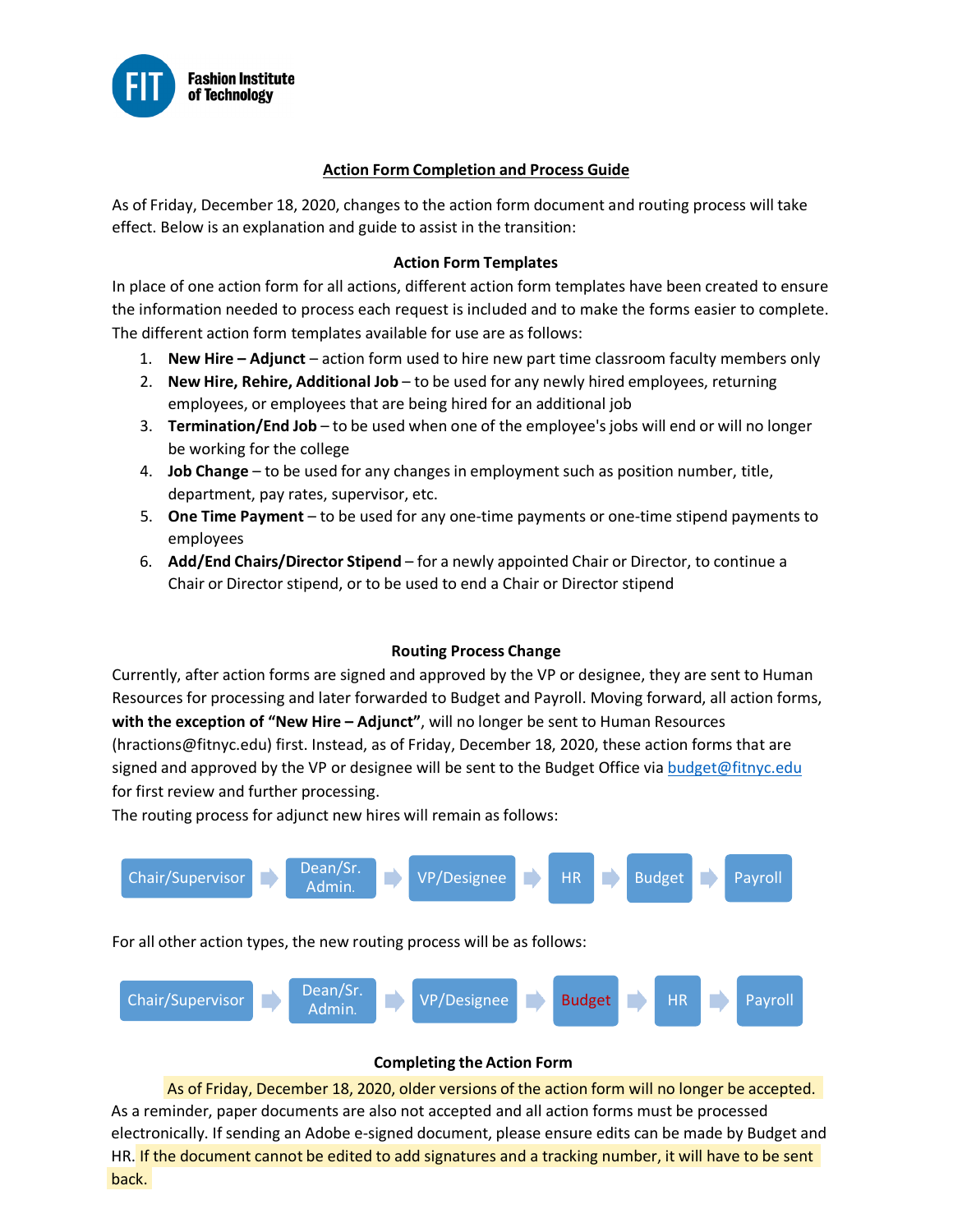

With the addition of the new action form types, we have narrowed down the information needed for each type of action and all fields are mandatory unless otherwise specified on each action form including all necessary signatures. The action form must also be submitted in a timely manner prior to the effective date.

### **GL Codes**

To assist with the GL code (cost center/object code) fields, please refer to the Personnel Services Object Code Chart and Chart of Accounts for the Operating Budget. If there are questions regarding position numbers, please first refer to the Dean or VP's office, and if further advice is needed, please contact the Budget Office.

### **Naming Convention**

Moving forward all action form documents being sent to the Budget Office must be named as follows:

# First Name LastName\_Action\_Eclass\_**Budget Review**

# *Ex. Susan Johnson\_New Hire\_FT Staff\_Budget Review*

For any action forms being resent as a revision, please add the number of the revision as follows when resending:

First Name Last Name\_New Hire\_NC Faculty\_**Budget Review2**

# **Action Form Processing Notification**

After an action form is processed by the department, it is then forwarded through the routing chain and eventually is sent to the Payroll Office for completion. Once action forms are processed by the Office of Human Resources, they are forwarded to Budget and/or Payroll. For further transparency, the person(s) that begin the action form chain will be copied on the processing email notifying them that this has been processed by Human Resources. This is merely to notify the department where the action form is in the process and no further action is needed by the department at that time unless otherwise specified.

# **Blanket Action Forms**

If there are multiple employees with the **same** action being taken, a blanket action form can be completed. For example, if there are multiple employees experiencing the same rate change or supervisor change, one action form can be completed with the main information, or what information is being changed, and with an attachment of the remaining required information, including employee name and ID number.

**Blanket action forms can now be completed for new hires as well.** If a blanket action form will be completed for new hires, at minimum, the employees must have the same effective date and position number. The remaining information can then be completed on an attachment including name, position number, and rate of pay.

# **Contact Information**

For any action form process questions or to check the status of an action form, please contact: Christina Tavarez at christina tavarez@fitnyc.edu. For questions regarding on-boarding, please contact [hractions@fitnyc.edu.](mailto:hractions@fitnyc.edu)

For Budget specific questions, please contact the Budget Office at [budget@fitnyc.edu.](mailto:budget@fitnyc.edu) For Payroll questions, please contact Maria Camilo-Almanzar at [maria\\_camiloalmanzar@fitnyc.edu.](mailto:maria_camiloalmanzar@fitnyc.edu)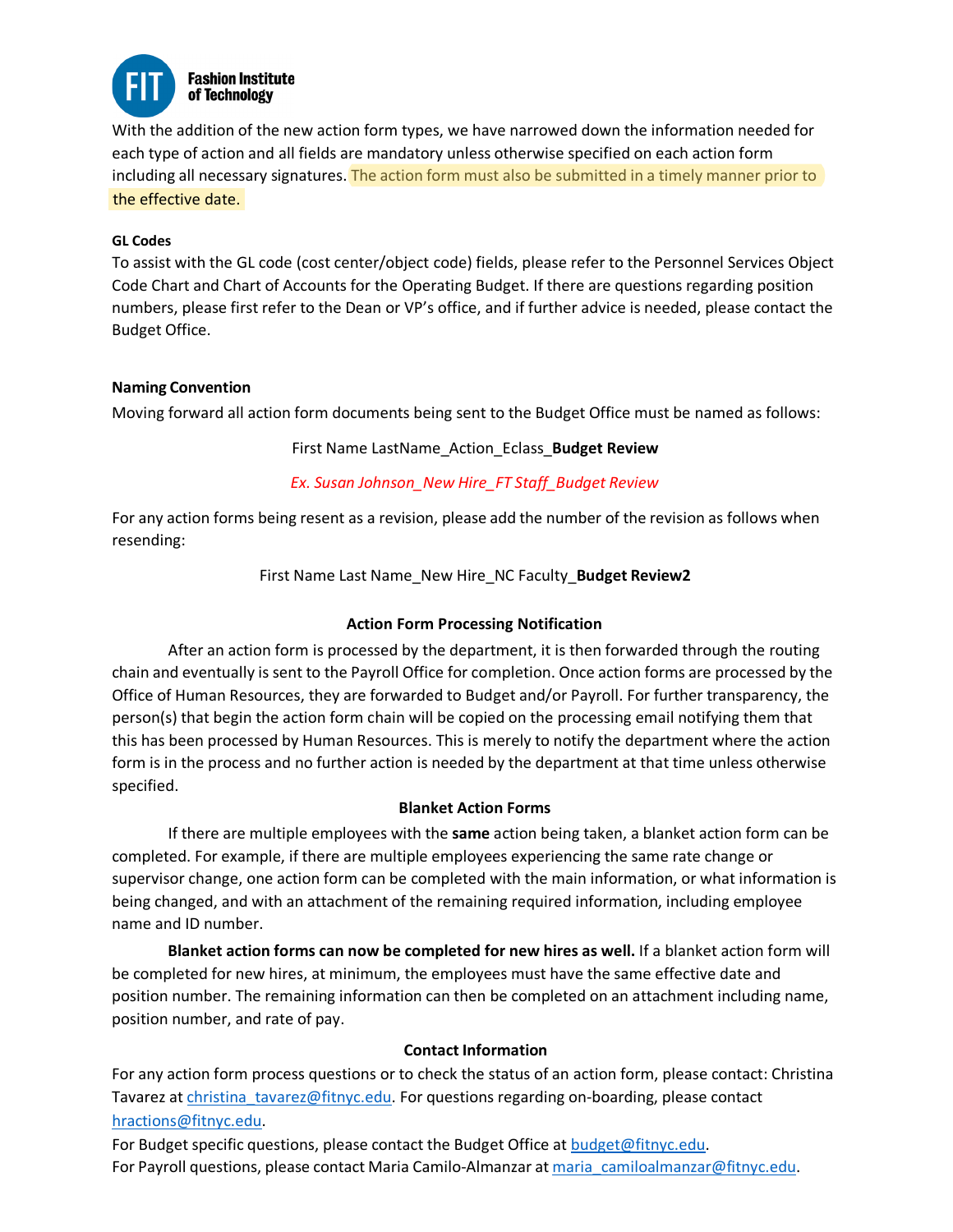# **OBJECT CODES (PS) as of July 6, 2020**

# **PERSONNEL SERVICES**

| <b>ObjCode</b> | <b>Description</b>            |  |  |
|----------------|-------------------------------|--|--|
| 51003          | Faculty-FT                    |  |  |
| 51006          | <b>Adjunct Day</b>            |  |  |
| 51009          | FT Evening (Overload)         |  |  |
| 51012          | <b>Adjunct Evening</b>        |  |  |
| 51015          | <b>Adjunct Winter</b>         |  |  |
| 51018          | <b>Adjunct Summer</b>         |  |  |
| 51080          | <b>Faculty-Workers Comp</b>   |  |  |
| 51081          | Faculty-On Leave              |  |  |
| 51090          | <b>Faculty Salary Offset</b>  |  |  |
| 52003          | Administration-FT             |  |  |
| 52006          | Non-Classroom Faculty-FT      |  |  |
| 52009          | <b>Class Assistant-FT</b>     |  |  |
| 52012          | Staff-FT                      |  |  |
| 52015          | Security-FT                   |  |  |
| 52080          | <b>Staff-Workers Comp</b>     |  |  |
| 52081          | Staff-On Leave                |  |  |
| 52082          | Admin On Leave                |  |  |
| 52090          | <b>Staff Salary Offset</b>    |  |  |
| 52103          | Administration-PT             |  |  |
| 52106          | Non-Classroom Faculty-PT      |  |  |
| 52109          | Classroom Assistant-PT        |  |  |
| 52112          | Staff-PT                      |  |  |
| 52115          | Security-PT                   |  |  |
| 52203          | Stipends                      |  |  |
| 52204          | Fellowships                   |  |  |
| 52206          | Overtime                      |  |  |
| 53103          | Occasional-PT                 |  |  |
| 53106          | Coaches                       |  |  |
| 53109          | Models                        |  |  |
| 53115          | <b>Res Assistants</b>         |  |  |
| 57103          | College Work Study-On Campus  |  |  |
| 57106          | College Work Study-Off Campus |  |  |
| 57109          | College Work Study-Match      |  |  |
| 57203          | <b>Other Student Salaries</b> |  |  |